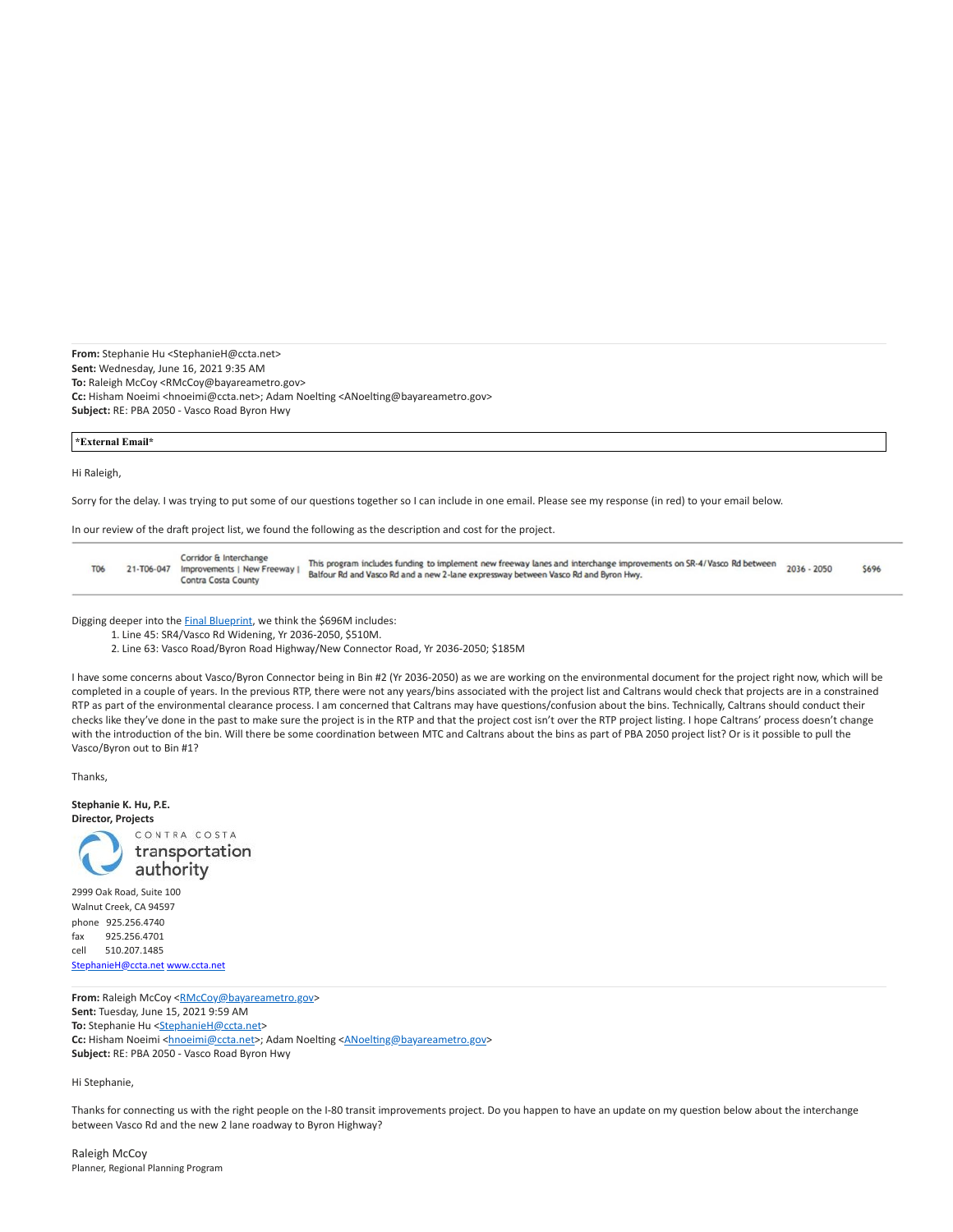**Bay Area Metro** | bayareametro.gov Metropolitan Transportation Commission Association of Bay Area Governments

**From:** Raleigh McCoy **Sent:** Monday, June 7, 2021 4:53 PM To: Stephanie Hu <[StephanieH@ccta.net](mailto:StephanieH@ccta.net)> **Cc:** Hisham Noeimi [<hnoeimi@ccta.net](mailto:hnoeimi@ccta.net)>; Adam Noelting [<ANoelting@bayareametro.gov>](mailto:ANoelting@bayareametro.gov) **Subject:** RE: PBA 2050 - Vasco Road Byron Hwy

# Hi Stephanie,

We're getting the updated Vasco Road Byron Hwy project ready for representation in the travel model. With the updated project description, should there be a diamond interchange between the existing Vasco Rd and the new 2 lane facility, or would that be a regular intersection? It will be a regular intersection.

Similarly, I took the project description that says "intersection improvements at Armstrong Rd" to mean there is no diamond interchange at Armstrong Rd and the new 2 lane facility. The connection between an easterly extension of Armstrong Rd to the new roadway will be a regular intersection.

Best, Raleigh

Raleigh McCoy Planner, Regional Planning Program [rmccoy@bayareametro.gov](mailto:rmccoy@bayareametro.gov) | 415-778-6742

**Bay Area Metro** | bayareametro.gov Metropolitan Transportation Commission Association of Bay Area Governments

From: Stephanie Hu [<StephanieH@ccta.net>](mailto:StephanieH@ccta.net) **Sent:** Wednesday, February 24, 2021 11:10 AM To: Raleigh McCoy <[RMcCoy@bayareametro.gov>](mailto:RMcCoy@bayareametro.gov) **Cc:** Hisham Noeimi [<hnoeimi@ccta.net](mailto:hnoeimi@ccta.net)>; Adam Noelting [<ANoelting@bayareametro.gov>](mailto:ANoelting@bayareametro.gov) **Subject:** RE: PBA 2050 - Vasco Road Byron Hwy

**\*External Email\***

Hi Raleigh,

Please see my responses below in red.

**Thanks!** 

**Stephanie K. Hu, P.E. Director, Projects**

> CONTRA COSTA transportation authority

2999 Oak Road, Suite 100 Walnut Creek, CA 94597 phone 925.256.4740 fax 925.256.4701 cell 510.207.1485 [StephanieH@ccta.net](mailto:StephanieH@ccta.net) [www.ccta.net](https://nam10.safelinks.protection.outlook.com/?url=http%3A%2F%2Fwww.ccta.net%2F&data=04%7C01%7Cplanbayareainfo%40bayareametro.gov%7C9cab1995807a4eba18ef08d931acff92%7Cb084c4a0bb194142b70382ea65a5eeb2%7C0%7C1%7C637595441387360183%7CUnknown%7CTWFpbGZsb3d8eyJWIjoiMC4wLjAwMDAiLCJQIjoiV2luMzIiLCJBTiI6Ik1haWwiLCJXVCI6Mn0%3D%7C1000&sdata=m1gjUUCPZpymjLQxTtoMBY2woGAoMlzLvcqYqag%2Feso%3D&reserved=0)

From: Raleigh McCoy [<RMcCoy@bayareametro.gov>](mailto:RMcCoy@bayareametro.gov) **Sent:** Wednesday, February 24, 2021 7:33 AM **To:** Stephanie Hu <[StephanieH@ccta.net](mailto:StephanieH@ccta.net)>; Adam Noelting <[ANoelting@bayareametro.gov>](mailto:ANoelting@bayareametro.gov) Cc: Hisham Noeimi [<hnoeimi@ccta.net](mailto:hnoeimi@ccta.net)> **Subject:** RE: PBA 2050 - Vasco Road Byron Hwy

Hi Stephanie,

These updates seem fine to me, but I do have a few questions for modeling purposes:

- The new scope references a two-lane roadway. Should we be reflecting this in our travel model as one lane in each direction?
	- Yes
- Also, just wanted to confirm that the project would still replace the segment of Armstrong Rd that goes from east to west, or if the new facility would be separate from that part of Armstrong Rd. If it's not replacing the existing segment of Armstrong Rd, a map would be helpful for our footprint analysis and project mapping. Armstrong will be extended to the east to connect with the new connector as an intersection, as shown in the picture below: